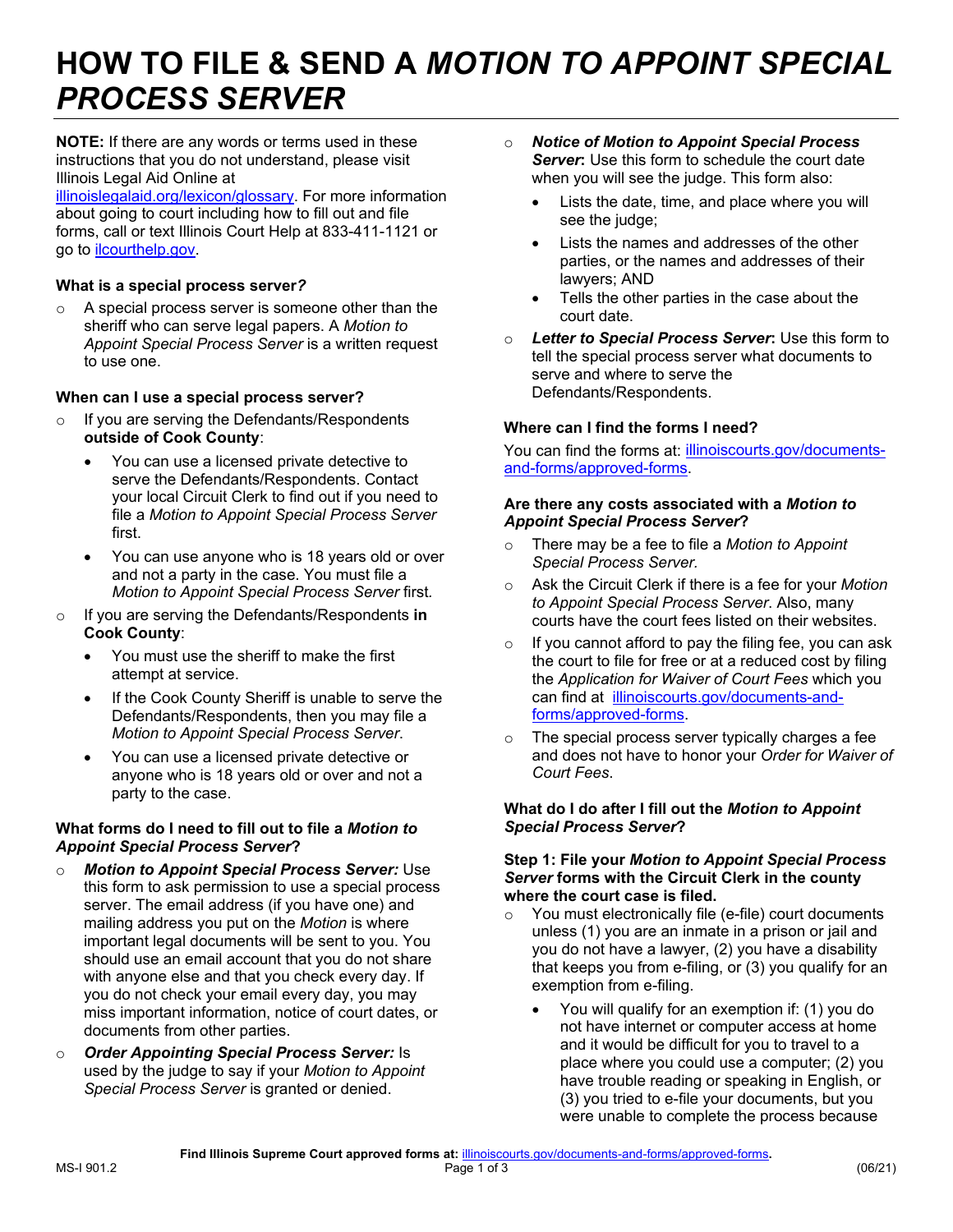available.  available. *Special Process Server* to the lawyer.

- If you qualify for an exemption, fill out a forms/approved-forms.
- $\bullet$ the Certification with the Circuit Clerk's office in person or by mail. File the original and 1 copy of your Motion and
- To e-file, create an account with an e-filing service
	- processing fee. For instructions on how to e-file  $\qquad \circ \quad$  If your court date is by phone or video: for free with Odyssey eFileIL, see the self-help user guides here: illinoiscourts.gov/self[help/how-to-e-file/](https://www.illinoiscourts.gov/self-help/how-to-e-file/). the control of the control of the technology is working. Visit efile.illinoiscourts.gov/service-providers.htm to select a service provider. Some service **Step 4: Go to your court date.** providers are free while others charge a
- If you do not have access to a computer or public computer terminal to e-file your forms.
	- forms on paper or<br>saved on a flash
	- The terminal will have a scanner and computer **•** Photo I.D.; that you can use to e-file your form.

### Step 2: Ask for a court date.

- o Ask the Circuit Clerk whether you need a court date *Server*; AND for your Motion to Appoint Special Process Server or for your *Motion to Appoint Special Process Server* or • Other papers or proof related to your *Motion to*  whether the judge will decide on your *Motion* without **a** hearing.
- If you need to schedule the court date, ask the Circuit Clerk how to do so. The Circuit Clerk may schedule the court date, or you may have to speak with other court staff.

#### **Step 3: Send a copy of your** *Motion to Appoint* **o** Check in with the courtroom staff and wait for your  *Special Process Server* **and** *Notice of Motion to* name and case number to be called. **Appoint Special Process Server forms to the other parties who have filed an** *Appearance* **in the case.** introduce yourself.

- *Special Process Server* and *Notice of Motion to* **How do I present a** *Motion to Appoint Special Appoint Special Process Server* forms to the *Process Server* **to the judge?**  o **You do not** have to send your *Motion to Appoint*  process server to serve. server to server to server to serve the Defendants/Respondents.
- You must send your Motion to Appoint Special **Process Server and Notice of Motion to Appoint Special Process Server to the other parties who** have filed an Appearance in the case. If a party has a lawyer, send the *Motion to Appoint Special* **successful**.

access to a computer or **Make sure you know how you are to** court notice you received. Call the if you need help e-filing, if you need help e-filing, **attend your court date.**<br>take your forms to the

Your court date could be in person, by phone or by video. If it is by phone or video it is called a "Remote Appearance." Call the Circuit Clerk or visit their website for more information. To find the phone number for your Circuit Clerk, visit<br>illinoiscourts.gov/courts/circuit-court/circuit-courttake your forms to the<br>
Circuit Clerk's office<br>
where you can use a<br>
public computer terminal<br>
the your forms.<br>
Sure of the phone or video it is called a<br>
"Remote Appearance." Call the Circuit Clerk or<br>
to e-file your form

 the equipment or assistance you need is not *Process Server* and *Notice of Motion to Appoint*  **Process Server and Notice of Motion to Appoint** 

 *Certification for Exemption from E-Filing* found *Appoint Special Process Server* and *Notice of*  **Appoint Special Process Server and Notice of**  here: [illinoiscourts.gov/documents-and-](https://www.illinoiscourts.gov/documents-and-forms/approved-forms/) *Motion to Appoint Special Process Server* to have [forms/approved-forms.](https://www.illinoiscourts.gov/documents-and-forms/approved-forms/) an email address, you must send them by email or by notification through the e-filing system. If you or<br>the person you're sending the Motion to Appoint **Special Process Server and Notice of Motion to** Appoint Special Process Server to does not have an email address, you may give them to the other o To e-file, create an account with an e-filing service email address, you may give them to the other provider.<br>provider. provider provider. commercial carrier (for example, FedEx or UPS).  $\circ$  If you and the person you're sending the *Motion to* 

- If your court date is by phone or video:
- for your court date and make sure your for free with Odyssey eFileIL, see the self-help **• Make sure to have the call-in or login information**<br>user guides here: <u>illinoiscourts.gov/self-</u> **for your court date and make sure your**<br>help/how-to-e-file/.<br>technology
- Circuit Clerk or Circuit Court or visit their websites for specific o If you do not have **Follow the instructions on the instructions** on the
	- to appear by phone or video:<br>illinoiscourts.gov/self-help/court-by-
	-
	-
	- that you can use to e-file your form. Copies of all the documents you filed with the Circuit Clerk;
- **Step 2: Ask for a court date. Copy of your** *Order Appointing Special Process* **<b>•** Copy of your *Order Appointing Special Process* 
	- **Appoint Special Process Server.**
	- Get to the courthouse at least 30 minutes early.
- Go to the courtroom number listed on your court form. If your forms do not have a courtroom number, look for a list of cases at the courthouse, or ask the Circuit Clerk. o If you need to schedule the court date, ask the<br>Circuit Clerk how to do so. The Circuit Clerk may<br>schedule the court date, or you may have to speak<br>with other court staff.<br>with other court staff.<br>Circuit Clerk.<br>Circuit
	- Check in with the courtroom staff and wait for your
- **Appoint Special Process Server forms to the other o** When your case is called, walk up to the judge and

# **How do I present a Motion to Appoint Special**<br>Process Server to the judge?

- Defendants/Respondents you want the special  $\qquad \qquad \circ \quad$  Tell the judge why you want a special process Tell the judge why you want a special process
- o **You must** send your *Motion to Appoint Special* o If the sheriff has attempted service but was not able  *Special Process Server* to the other parties who *Proof of Service of Summons* and Complaint/Petition have filed an *Appearance* in the case. If a party has showing the sheriff's attempt at service was not to serve the Defendants/Respondents, bring the